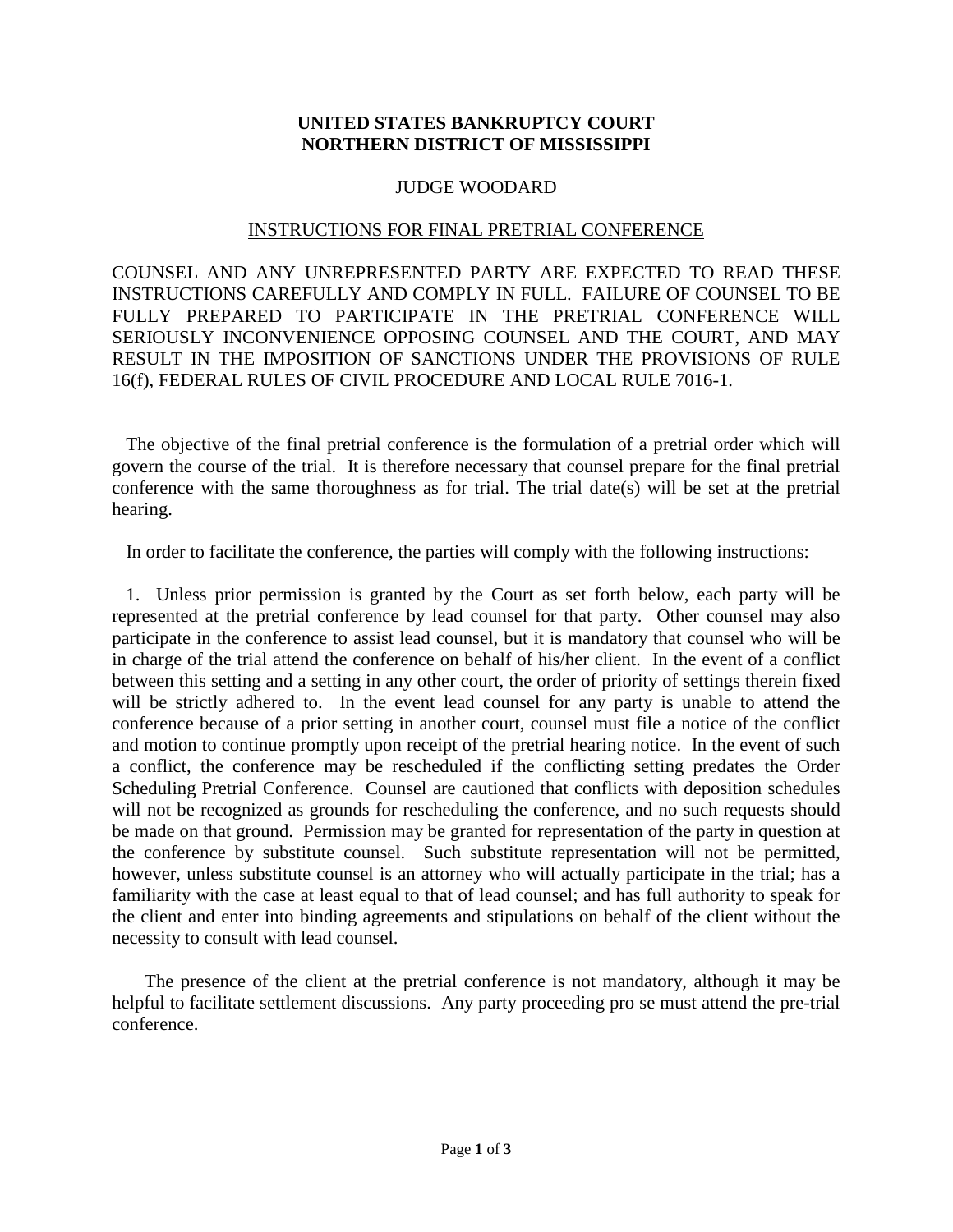2. The pretrial order will be in the form located on the Bankruptcy Forms page of Court's website at [http://www.msnb.uscourts.gov.](http://www.msnb.uscourts.gov/) In order to conserve the time of counsel and the Court at the conference, the parties are required to confer and prepare a proposed pretrial order using the pretrial order form found on the Court's website. The parties must then file a joint preliminary draft of the pretrial order at least 10 days prior to the conference. For those issues on which counsel do not agree, each party shall include its proposed language or list. The pretrial order will be refined at the conference and remaining disputes resolved, but advance preparation will make this task easier and assure that no issue is overlooked. Please note also that under the provisions of the pretrial order (¶ 3), the pleadings will stand amended to conform with the pretrial order.

 3. Counsel will confer in advance of the conference for the purpose of reaching agreement upon those facts which are not in issue and can be stipulated or taken as admitted. All such stipulated or admitted facts shall be set out in ¶ 9a of the pretrial submission of each party. In addition, each party will set out in full in ¶ 9a of the party's pretrial submission the exact language of any additional stipulations desired by the party, but not agreed upon prior to the conference. These additional proposals will be fully discussed at the conference in an effort to reach agreement on all possible stipulations.

 Counsel are expected to stipulate all relevant and material facts which are not genuinely at issue. Where relevancy is an issue, but the historical facts are not in genuine dispute, counsel are expected to stipulate the historical facts, but will be permitted to reserve objections as to relevancy. In jury cases, such stipulations will not be read to the jury before the Court has ruled on relevancy. Substantial trial time can thereby be saved, and the genuine issues more clearly presented.

 4. In addition to preparing the list and brief description of exhibits required for completion of ¶10 of the pretrial order, counsel will also prepare and–not later than 2 weeks prior to the time fixed for the pretrial conference–submit to counsel opposite a complete set of pre-numbered copies of all exhibits proposed to be offered in evidence. Each party will number exhibits beginning with the number "1" preceded by an appropriate prefix. Plaintiff's exhibits will be prefixed with the letter "P"; defendants exhibits will be prefixed with the letter "D"; and if there is more than one plaintiff or defendant, a two letter prefix should be used. For example, in a multiple defendant case the exhibits of defendant Jones would be numbered DJ-1, et seq. and exhibits for defendant Smith would be numbered DS-1, et seq., and so on. Counsel will not be allowed to offer at trial any exhibit not properly numbered, listed and served upon opposing counsel as herein required, except for impeachment purposes or upon good cause shown to the Court.

 It is of the utmost importance that the above requirements as to exhibits be complied with, as the parties will be called upon at the conference to stipulate to both the authenticity and admissibility in evidence of all exhibits. If authenticity and/or admissibility are not stipulated, counsel must be prepared to state specific objections to be set out in the pretrial order. In order that these matters may be meaningfully dealt with at the conference, it is necessary that counsel be familiar with the applicable Federal Rules of Evidence, and that they have had a realistic period of time before the conference to examine the opposing exhibits in the light of those rules.